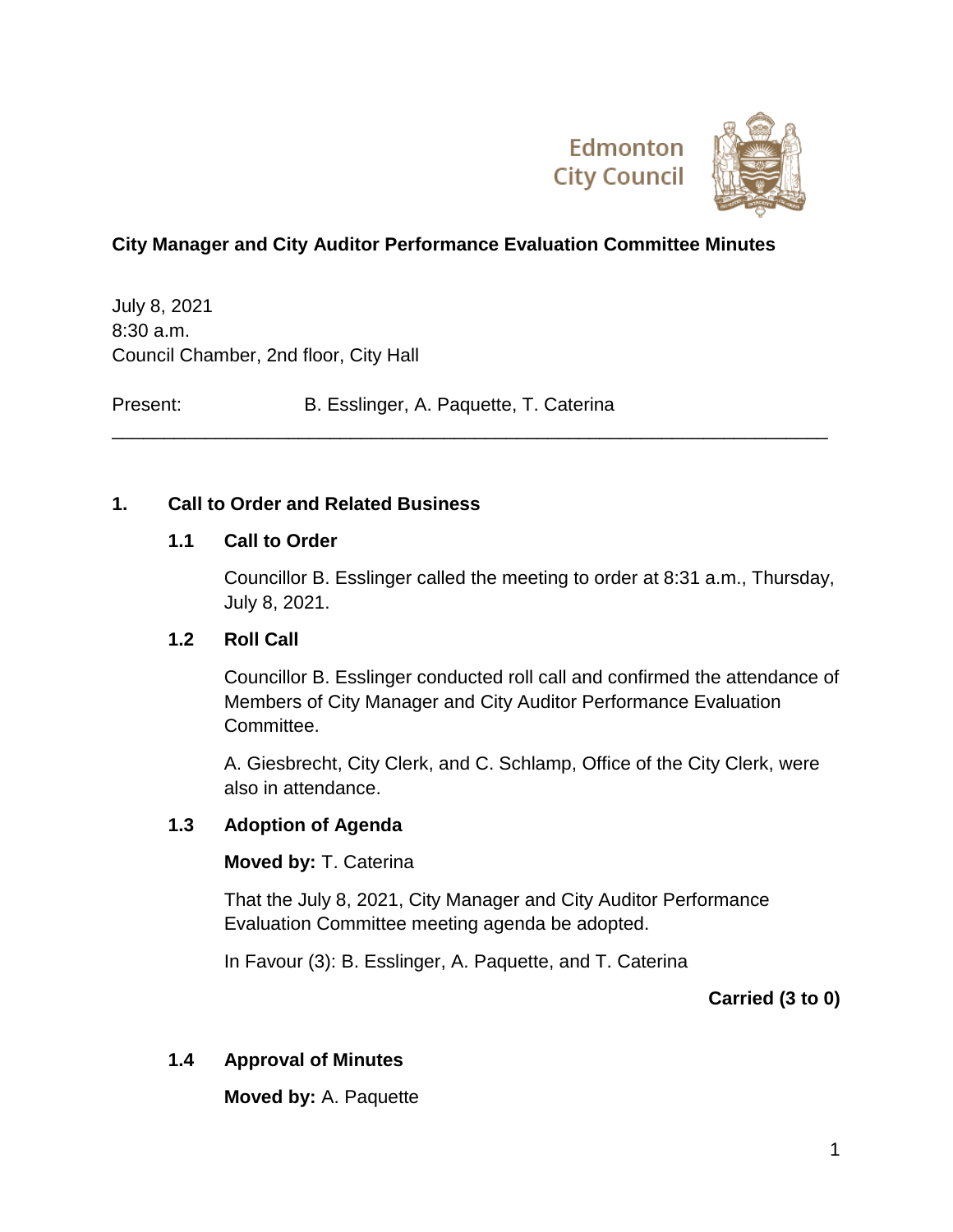That the June 4/11, 2021, City Manager and City Auditor Performance Evaluation Committee meeting minutes be approved.

In Favour (3): B. Esslinger, A. Paquette, and T. Caterina

**Carried (3 to 0)**

### **2. Items for Discussion and Related Business**

### **2.1 Select Items for Debate**

The following item was selected for debate: 7.1.

## **2.2 Vote on Reports not Selected for Debate**

All items were selected for debate.

## **2.3 Requests to Speak**

There were no Requests to Speak.

# **2.4 Requests for Specific Time on Agenda**

There were no requests for any items to be dealt with at a specific time.

## **3. Reports to be Dealt with at a Different Meeting**

There were no Reports to be Dealt with at a Different Meeting.

# **4. Requests to Reschedule Reports**

There were no Requests to Reschedule Reports.

# **5. Reports**

There were no public reports on the agenda.

# **6. Motions Pending**

There were no Motions Pending on the agenda.

# **7. Private Reports**

# **Moved by:** T. Caterina

That City Manager and City Auditor Performance Committee meet in private pursuant to sections 24 (advice from officials) and 25 (disclosure harmful to the business interests of the public body) of the *Freedom of Information and Protection of Privacy Act* for the discussion of item 7.1.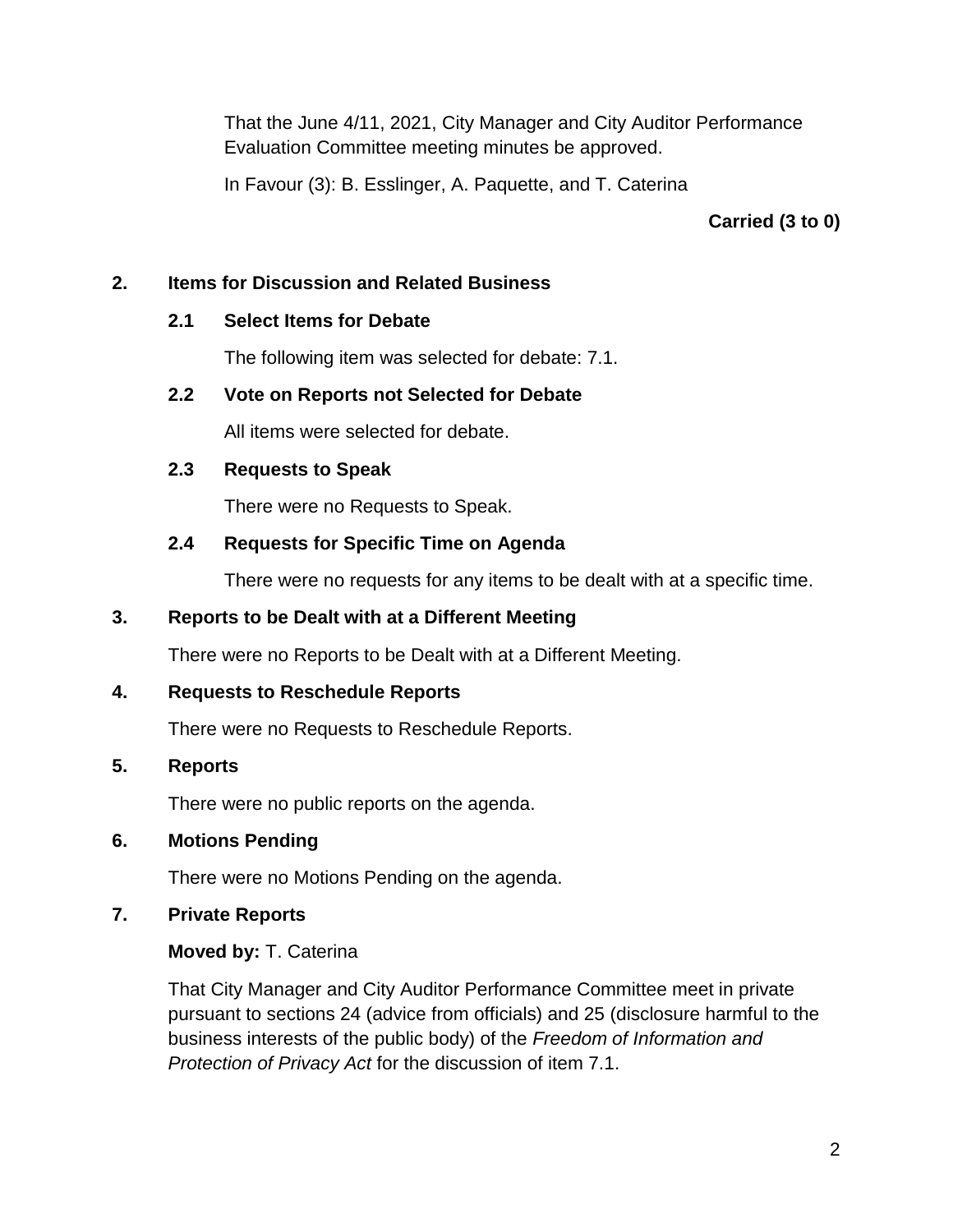City Manager and City Auditor Performance Committee met in private at 8:32 a.m., Thursday, July 8, 2021.

# **Moved by:** T. Caterina

That City Manager and City Auditor Performance Committee meet in public.

City Manager and City Auditor Performance Committee met in public at 9:29 a.m., Thursday, July 8, 2021.

## **7.1 City Manager and City Auditor Performance Evaluation Process Update - Verbal report**

The following made a presentation and answered questions:

M. Fix, MNP

The following answered questions:

- A. Giesbrecht, City Clerk
- L. Dornan, MNP
- C. Lavin, MNP

#### **Moved by:** T. Caterina

- 1. That Attachment 1 be added to the Office of the City Clerk Verbal report OCC00698.
- 2. That the Office of the City Clerk Verbal report OCC00698, be received for information and remain private pursuant to sections 24 (advice from officials) and 25 (disclosure harmful to the business interests of the public body) of the *Freedom of Information and Protection of Privacy Act.*

In Favour (3): B. Esslinger, A. Paquette, and T. Caterina

### **Carried (3 to 0)**

### **8. Notices of Motion and Motions without Customary Notice**

Councillor B. Esslinger asked if there were any Notices of Motion. There were none.

### **9. Adjournment**

The meeting adjourned at 9:30 a.m., Thursday, July 8, 2021.